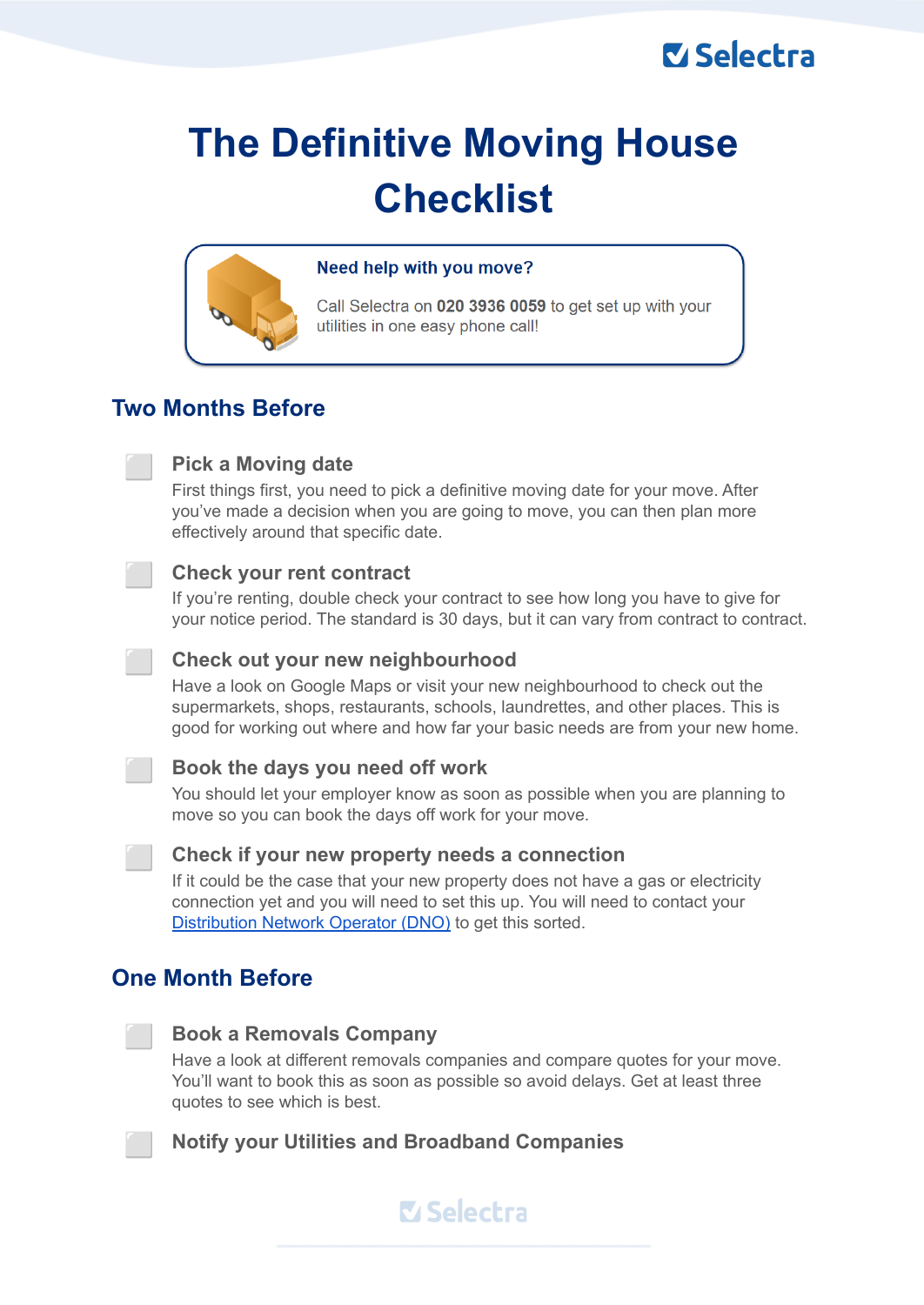Let your energy, water, and broadband companies know that you're leaving at least a month in advance. Although it usually only takes two weeks, you never know what delays you might have.



#### ⬜ **Update address with your Local Authority**

Make sure you've informed your local council about your move so you can close your old council tax payments and register to vote in your new area.

#### ⬜ **Make a list of your belongings**

Start making lists of your belongings such as furniture so you can begin to categorise and organise them so make your packing and unpacking much easier.

#### ⬜ **Redirect post**

Contact the post office to get your post redirected. You can let them know by using the Royal Mail [Redirection](https://www.royalmail.com/personal/receiving-mail/redirection) Service.



#### Get the best broadband deal for you home!

Call us here at Selectra on 01704 468005 to get set up on the best broadband and TV deals!

## **Two Weeks Before Your Move**

#### ⬜ **Begin packing non-essentials**

Start packing non-essentials such as spare or seasonal clothes as well as towels or bed clothes that you won't be using.



#### ⬜ **Use up frozen food**

Try and use up any frozen food you have left in your freezer and try to buy for the short term.



#### ⬜ **Look into storage if you need it**

If you are downsizing or you are unsure how everything will fit in your new place, consider renting some storage space for a short period of time to make sure you have a place for them.

## **One Week Before Your Move**



#### ⬜ **If you're renting, go through an inventory**

If you've been renting a flat or house, you should go through your inventory to make sure everything is in order for your landlord to have the place ready for the next tenant. Do a careful inspection to make sure everything is in order.



⬜ **Pack up furniture**

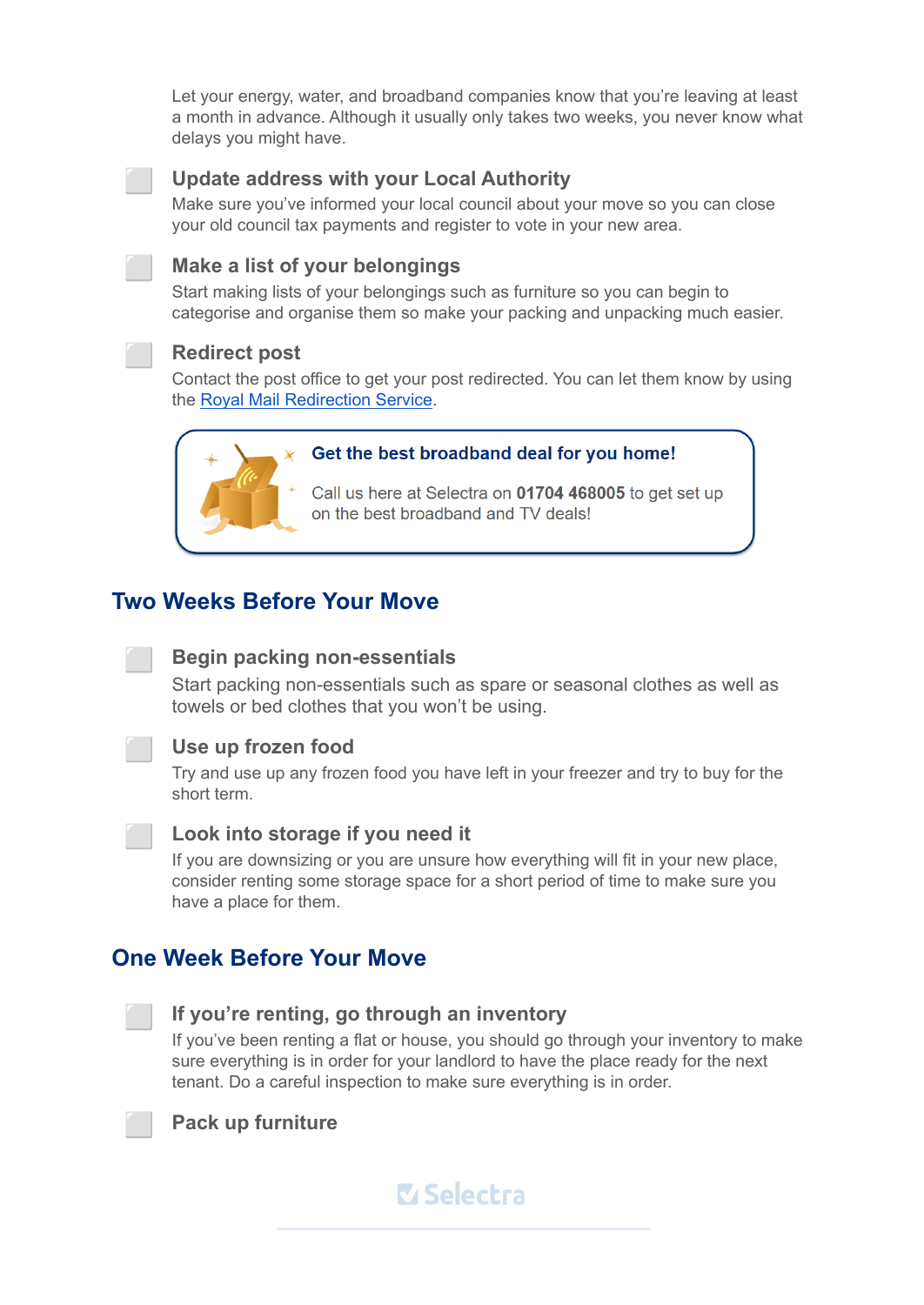Disassemble and pack up any furniture so it's easier to transport and all ready for moving day.



#### ⬜ **Take down pictures and fixtures**

If you have any pictures, shelves, or fixtures that belong to you, you should do a sweep of all the walls to take them down.



#### ⬜ **Organise a locksmith for your new place**

If you have bought a property, you should consider changing the locks so you can get a fresh pair of keys. This is good for security reasons.

#### ⬜ **Label your moving boxes**

Carefully label your moving boxes according to the rooms that items belong in. This will be handy when you load the moving van so you know which section each box belongs in.

## **Two Days Before Your Move**

#### ⬜ **Get the washing done**

Make sure you have all your clothes washed and dried for your move and have set aside clothes for the next two days.



#### ⬜ **Defrost the freezer**

Empty both your fridge and freezer. Defrost the freezer so it's clear to disconnect it.



#### ⬜ **Disconnect appliances**

Disconnect any appliances you won't use such as your dishwasher, cooker, washing machine, so they're ready for you to take with you.



#### ⬜ **Deep clean your house or flat**

Either clean your house or flat yourself or hire a cleaner to make sure everything is all spotless for when you move out.

## **Moving Day**



#### ⬜ **Pack the moving van**

You should pack the moving van so it's easiest to unload when you get to your new property. Make sure your boxes are labelled so you can load them in sections.



#### ⬜ **One last sweep**

Do one last sweep of the house to make sure you haven't left anything in a cupboard or a drawer.



#### ⬜ **Take final meter readings**

Take final meter readings from your electricity, gas, and water meters to make sure you get accurate final bills.